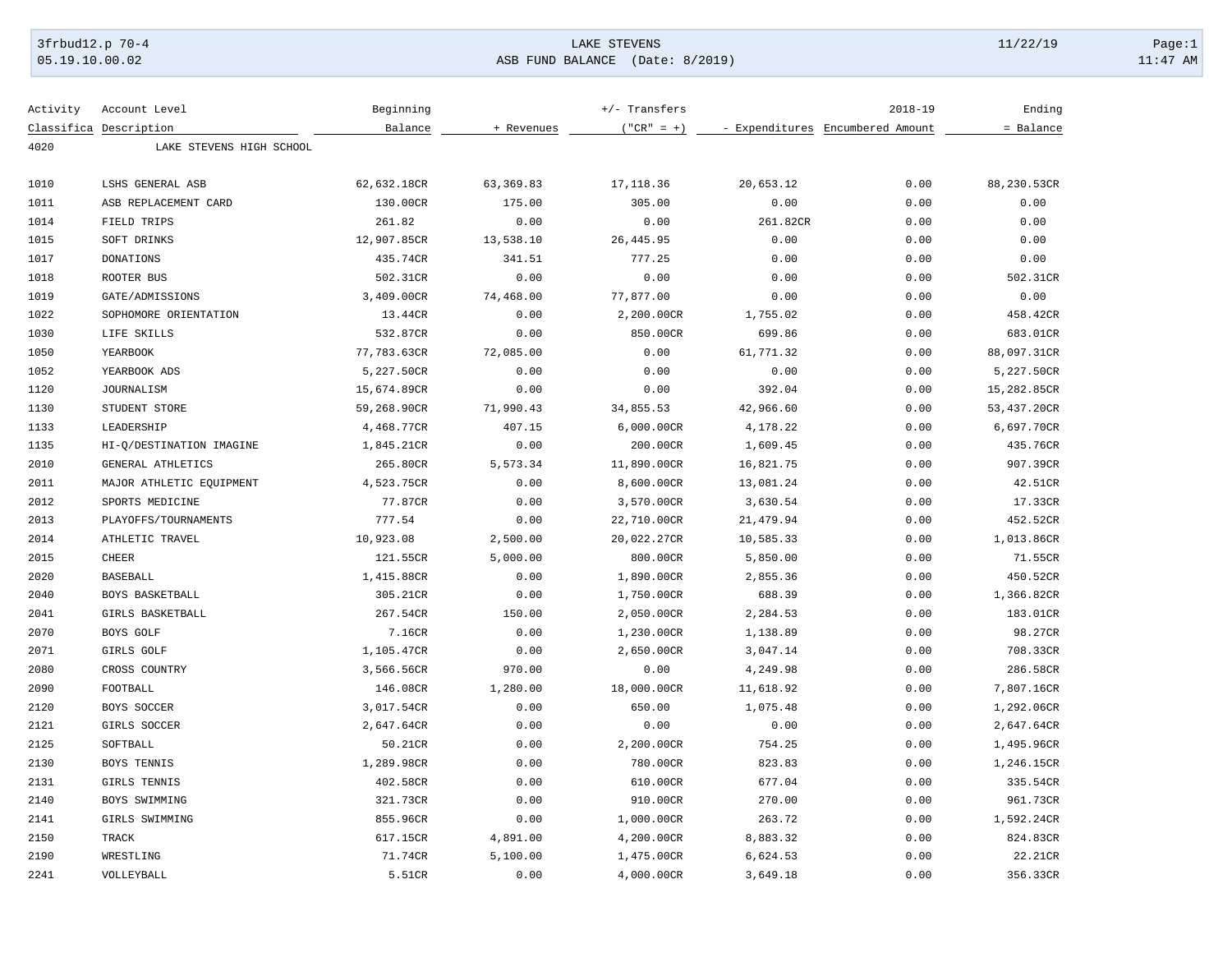## 3frbud12.p 70-4 Page:2 Page:2 Page:2 Page:2 Page:2 Page:2 Page:2 Page:2 Page:2 Page:2 Page:2 Page:2 Page:2 Page:2 Page:2 Page:2 Page:2 Page:2 Page:2 Page:2 Page:2 Page:2 Page:2 Page:2 Page:2 Page:2 Page:2 Page:2 Page:2 Pag

05.19.10.00.02 ASB FUND BALANCE (Date: 8/2019) 11:47 AM

| Activity | Account Level                 | Beginning   |            | +/- Transfers | $2018 - 19$                      |      | Ending      |  |
|----------|-------------------------------|-------------|------------|---------------|----------------------------------|------|-------------|--|
|          | Classifica Description        | Balance     | + Revenues | $("CR" = +)$  | - Expenditures Encumbered Amount |      | = Balance   |  |
| 4020     | LAKE STEVENS HIGH SCHOOL      |             |            |               |                                  |      |             |  |
| 3018     | CLASS OF 2018                 | 4,710.61CR  | 0.00       | 4,587.34      | 123.27                           | 0.00 | 0.00        |  |
| 3019     | CLASS OF 2019                 | 5,384.70CR  | 30,711.00  | 500.00CR      | 32,873.70                        | 0.00 | 3,722.00CR  |  |
| 3020     | CLASS OF 2020                 | 569.38CR    | 35,212.00  | 1,350.00CR    | 30,646.79                        | 0.00 | 6,484.59CR  |  |
| 3021     | CLASS OF 2021                 | 0.00        | 2,934.00   | 1,935.29CR    | 3,394.14                         | 0.00 | 1,475.15CR  |  |
| 3022     | CLASS OF 2022                 | 0.00        | 0.00       | 1,000.00CR    | 0.00                             | 0.00 | 1,000.00CR  |  |
| 4003     | ART CLUB                      | 250.00CR    | 0.00       | 0.00          | 0.00                             | 0.00 | 250.00CR    |  |
| 4004     | ANIME CLUB                    | 108.10CR    | 2,430.00   | 1,900.00CR    | 3,819.47                         | 0.00 | 618.63CR    |  |
| 4006     | HACKEY SACK CLUB              | 250.00CR    | 0.00       | 250.00        | 0.00                             | 0.00 | 0.00        |  |
| 4010     | DUNGEONS AND DRAGONS          | 35.73CR     | 0.00       | 0.00          | 0.00                             | 0.00 | 35.73CR     |  |
| 4012     | SPORTS MEDICINE CLUB          | 750.00CR    | 0.00       | 0.00          | 0.00                             | 0.00 | 750.00CR    |  |
| 4020     | <b>BAND</b>                   | 5,441.62CR  | 788.49     | 4,000.00CR    | 9,697.75                         | 0.00 | 532.36CR    |  |
| 4024     | VIKING TV                     | 1,003.38CR  | 0.00       | 0.00          | 0.00                             | 0.00 | 1,003.38CR  |  |
| 4025     | ROBOTIC CLUB                  | 450.00CR    | 0.00       | 0.00          | 0.00                             | 0.00 | 450.00CR    |  |
| 4027     | COMPUTER/TECH MEDIA/ TSA      | 476.36CR    | 0.00       | 200.00CR      | 0.00                             | 0.00 | 676.36CR    |  |
| 4028     | <b>GAME CLUB</b>              | 500.00CR    | 0.00       | 100.00CR      | 0.00                             | 0.00 | 600.00CR    |  |
| 4029     | PING PONG CLUB                | 217.89CR    | 0.00       | 100.00CR      | 0.00                             | 0.00 | 317.89CR    |  |
| 4030     | CHOIR                         | 658.00CR    | 0.00       | 200.00CR      | 554.38                           | 0.00 | 303.62CR    |  |
| 4032     | VIDEO CLUB                    | 550.00CR    | 0.00       | 0.00          | 451.28                           | 0.00 | 98.72CR     |  |
| 4035     | THE MODEL UNITED NATIONS CLUB | 570.00CR    | 0.00       | 0.00          | 0.00                             | 0.00 | 570.00CR    |  |
| 4050     | <b>DECA</b>                   | 13,504.64CR | 9,298.73   | 25,000.00CR   | 26, 159.57                       | 0.00 | 21,643.80CR |  |
| 4055     | MATH CONSTRUCTION             | 10,269.88CR | 250.00     | 0.00          | 0.00                             | 0.00 | 10,519.88CR |  |
| 4058     | <b>FASHION CLUB</b>           | 778.05CR    | 0.00       | 0.00          | 0.00                             | 0.00 | 778.05CR    |  |
| 4060     | <b>DRAMA</b>                  | 6,494.66CR  | 26, 292.50 | 200.00CR      | 24,306.11                        | 0.00 | 8,681.05CR  |  |
| 4065     | DANCE CLUB                    | 250.00CR    | 0.00       | 100.00CR      | 0.00                             | 0.00 | 350.00CR    |  |
| 4070     | LIBRARY CLUB                  | 0.00        | 0.00       | 450.00CR      | 38.20                            | 0.00 | 411.80CR    |  |
| 4071     | HIP HOP CLUB                  | 782.48CR    | 0.00       | 782.48        | 0.00                             | 0.00 | 0.00        |  |
| 4127     | ONE VOICE CLUB                | 433.74CR    | 0.00       | 0.00          | 0.00                             | 0.00 | 433.74CR    |  |
| 4128     | MINORITY AWARENESS MOVEMENT   | 414.31CR    | 0.00       | 400.00CR      | 145.16                           | 0.00 | 669.15CR    |  |
| 4129     | MAGIC CLUB                    | 491.38CR    | 0.00       | 16.00CR       | 507.17                           | 0.00 | 0.21CR      |  |
| 4130     | FELLOWSHIP-CHRISTIAN ATHLETES | 428.45CR    | 0.00       | 0.00          | 56.72                            | 0.00 | 371.73CR    |  |
| 4131     | <b>LANTERN GROUP</b>          | 185.16CR    | 0.00       | 0.00          | 0.00                             | 0.00 | 185.16CR    |  |
| 4132     | HARRY POTTER CLUB             | 436.64CR    | 0.00       | 0.00          | 170.26                           | 0.00 | 266.38CR    |  |
| 4135     | NATURAL HIGHS NETWORK         | 975.25CR    | 0.00       | 0.00          | 78.46                            | 0.00 | 896.79CR    |  |
| 4155     | KEY CLUB                      | 1,970.44CR  | 1,792.33   | 100.00CR      | 2,518.93                         | 0.00 | 1,343.84CR  |  |
| 4160     | INTERACT CLUB                 | 870.02CR    | 0.00       | 200.00CR      | 0.00                             | 0.00 | 1,070.02CR  |  |
| 4240     | GERMAN CLUB                   | 790.99CR    | 0.00       | 0.00          | 0.00                             | 0.00 | 790.99CR    |  |
| 4241     | FRENCH CLUB                   | 938.34CR    | 0.00       | 100.00CR      | 127.19                           | 0.00 | 911.15CR    |  |
| 4245     | M.E.Ch.A CLUB                 | 238.35CR    | 0.00       | 300.00CR      | 0.00                             | 0.00 | 538.35CR    |  |